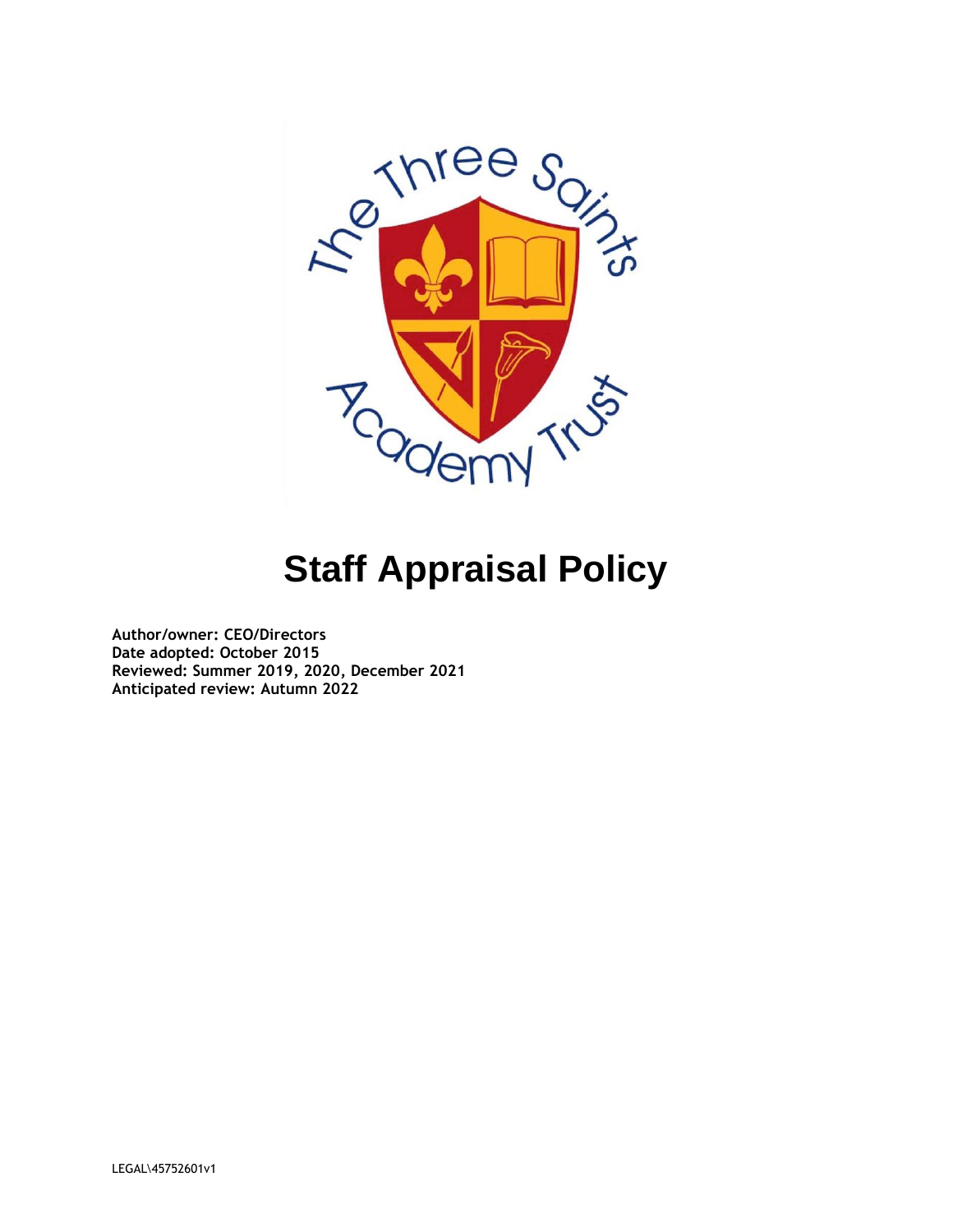# **Contents**

| $\mathbf{1}$   |  |
|----------------|--|
| $\mathbf{2}$   |  |
| 3              |  |
| 4              |  |
| 5 <sup>5</sup> |  |
| 6              |  |
| $\overline{7}$ |  |
| 8              |  |
| 9              |  |
| 10             |  |
| 11             |  |
|                |  |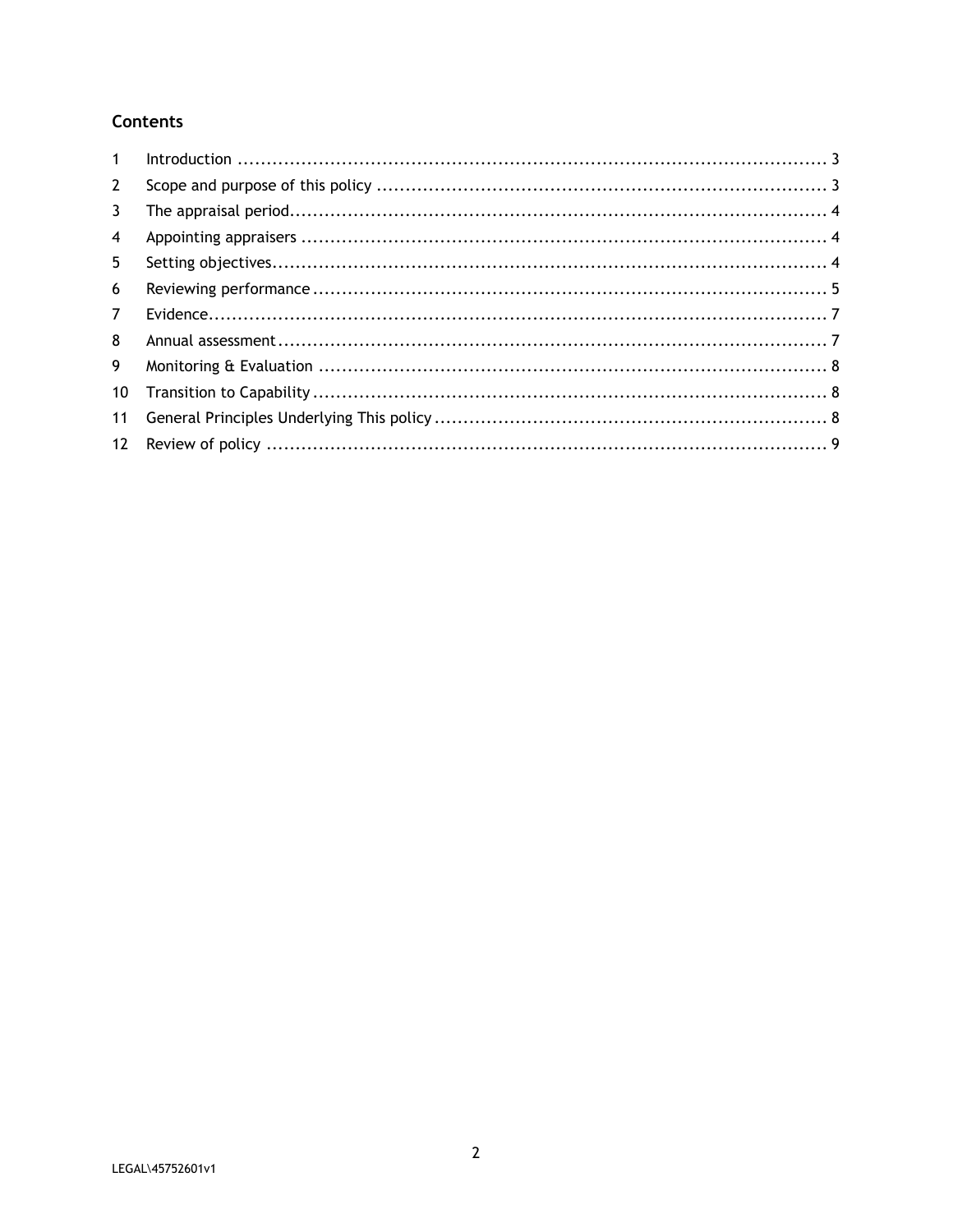# <span id="page-2-0"></span>**1 Introduction**

- 1.1 The Three Saints Academy Trust is committed to providing high quality teaching and learning. Through our workforce we aim to provide opportunities for all of our pupils, whatever their ability. Each employee will therefore be given support to ensure that they have the skills they need to carry out their role, help them continually improve their performance and develop to their full potential which will in turn help improve outcomes for our young people.
- 1.2 Having an effective performance management process in place is one of the ways we can support our employees and deal with performance matters as they arise. This involves effective day-today supervision, carrying out appraisals, providing development opportunities and operating a fair and reasonable capability process.
- 1.3 This appraisal policy has been developed to comply with current legislation including the Education (School Teachers' Appraisal) (England) Regulations 2012 (the Appraisal Regulations), that apply to teachers in all maintained schools. The Three Saints Academy Trust has decided to follow the principles of these Regulations in developing and implementing this policy. These will also apply to support staff employed within the Trust, to ensure consistency across all employees.
- 1.4 This policy has been agreed following consultation with staff and the recognised trade unions.
- 1.5 The Trust Board adopted this policy on 17<sup>TH</sup> December 2021.
- 1.6 This policy does not form part of any employee's contract of employment and may be amended at any time.

# <span id="page-2-1"></span>**2 Scope and purpose of this policy**

- 2.1 The purpose of this policy is to set out the framework for a clear and consistent assessment of the overall performance of all employees, and for supporting their development within the context of the Trust's plan for improving educational provision and performance, and the set standards expected of each employee.
- 2.2 This Trust regards the Department for Education Teachers' Standards<sup>1</sup> as the baseline of expectations for the professional practice and conduct of teachers, from the point of qualification.
- 2.3 In implementing this policy, The Three Saints Trust will ensure that appraisal is managed in a way that avoids increased workload for all parties concerned, for example, reviewing the number and frequency of meetings and observations, and ensuring the process for collecting evidence is always proportionate.
- 2.4 This policy applies to all employees of the Trust, including teachers and support staff, and centrally employed staff within the trust except those on contracts of less than one term, those undergoing statutory induction (i.e. Early Career Teachers - ECTs) and those who are subject to the Trust's Capability Policy. It does not apply to agency workers.
- 2.5 Employees within a probationary period are, in addition, subject to the Trust's Probationary Policy.

<sup>&</sup>lt;sup>1</sup> https://www.gov.uk/government/publications/teachers-standards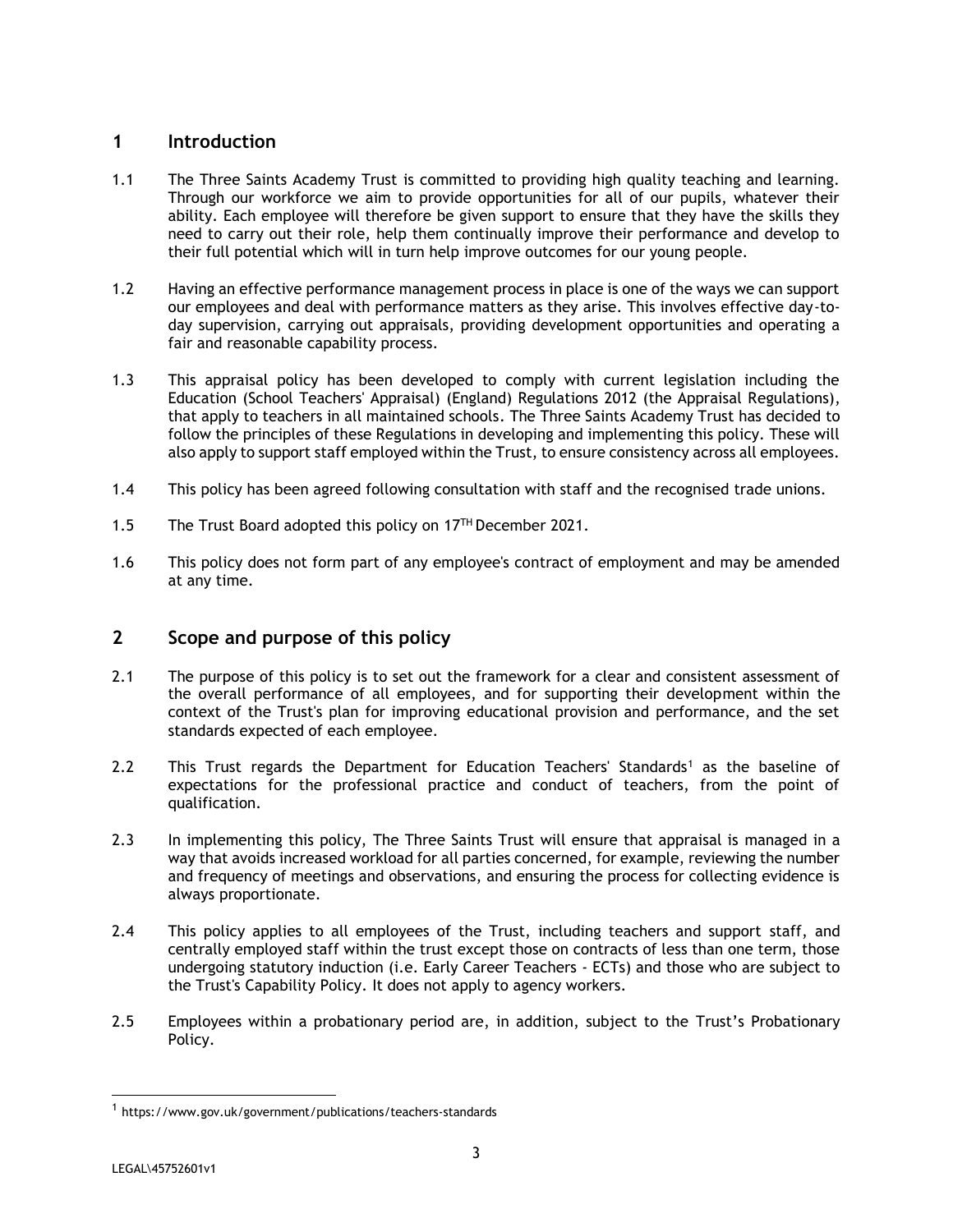2.6 Where an employee is not covered by this policy as set out in 2.4 above, then performance will be managed through regular supervision and feedback.

# <span id="page-3-0"></span>**3 The appraisal period**

- 3.1 The appraisal period will run for twelve months from September to August.
- 3.2 Employees who are employed on a fixed term contract of less than one year but more than one term will have their performance managed in accordance with the principles underpinning this policy. The length of the period and teacher's objectives will be determined by the duration of their contract.

# <span id="page-3-1"></span>**4 Appointing appraisers**

- 4.1 The CEO will be appraised by the Trust board. This has been delegated to a sub-group of two trustees. In appraising the performance of the CEO the Trust board must consult a suitably skilled and experienced external advisor appointed by the board for that purpose.
- 4.2 The Principals of each school will be appraised by the CEO and Chair of School Committee.
- 4.3 The principal of the Academy will decide who will appraise all other employees.
- 4.4 Employees will be notified of who their appraiser will be, before or as soon as practicable after the start of each appraisal period.

# <span id="page-3-2"></span>**5 Setting objectives**

#### **All employees**

- 5.1 Objectives for each employee will be set before or as soon as practicable after, the start of each appraisal period. The objectives will be Specific, Measurable, Achievable, Realistic and Timebound (SMART) and will be fair, reasonable and appropriate to their role and level of experience. The appraiser and appraisee will seek to agree the objectives but, if that is not possible, the appraiser will determine the objectives. The Trust has a duty to have a regard to the work life balance of all employees and the objectives will reflect this.
- 5.2 Objectives and performance management discussions for teachers will not be based on teacher generated data and predictions, or solely on the assessment data for a single group of pupils. Objectives can be set in relation to robust assessment data, however, these will not be used in isolation and other factors will also be considered when making decisions about pay progression.
- 5.3 Objectives may be revised if circumstances change during the appraisal period.
- 5.4 The objectives set for each employee will, if achieved, contribute to the Academy's plans for improving educational provision and performance and improving the education of pupils. The principal of the Academy together with the senior leadership team will be responsible for quality assuring objectives set across the whole Academy against the Academy's improvement plan.
- 5.5 The performance of each employee will be assessed against the relevant standards, which contribute to our aims and provide a guide for employees in their relevant role. At this Academy, the standards for: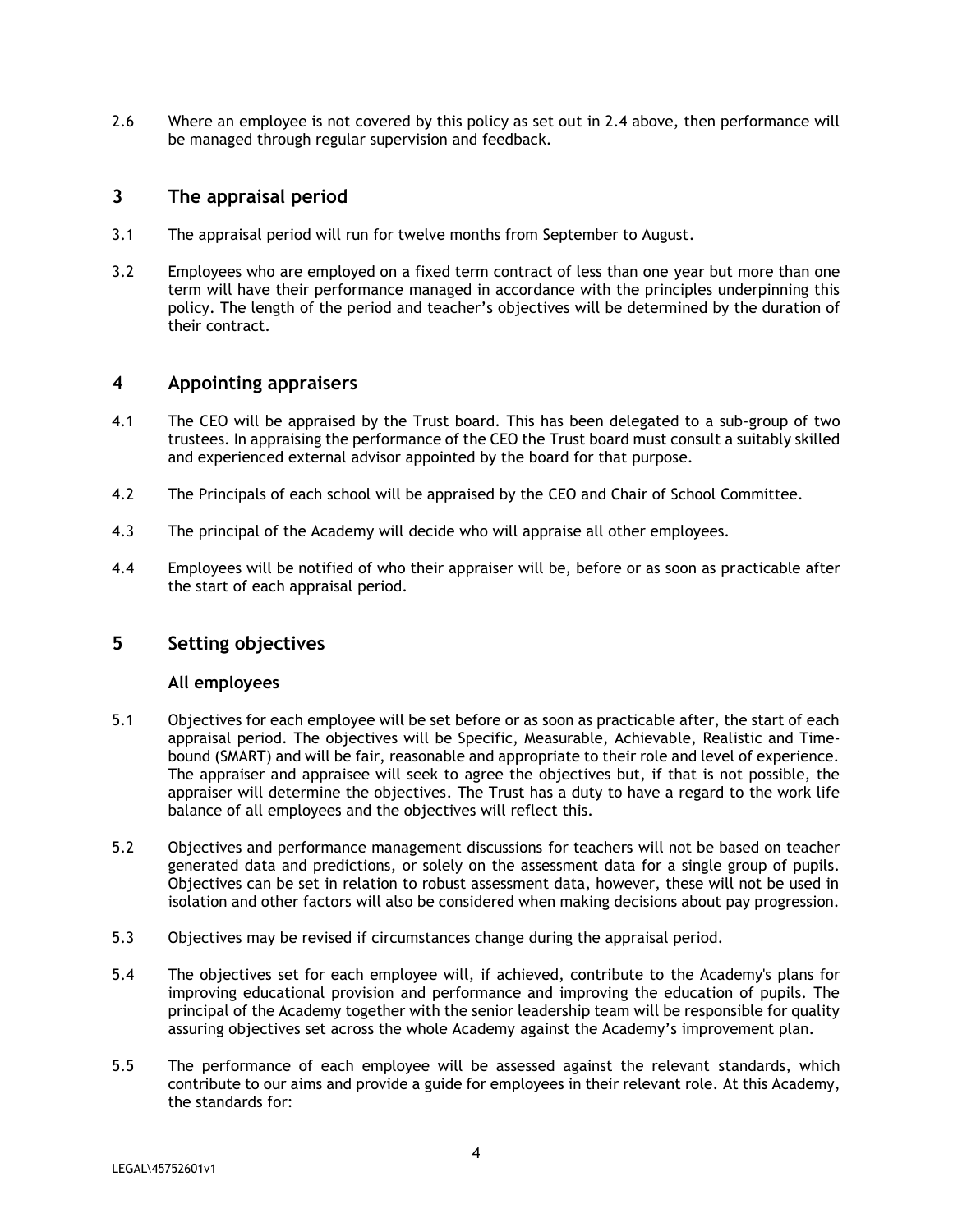5.5.1 teachers are set out in the Teachers' Standards. With the exception of those who are qualified teachers by virtue of holding and maintaining Qualified Teacher Learning and Skills (QTLS) status, all teachers must be assessed against the set of standards contained in the document called "'Teachers' Standards" published in July 2011. For teachers who are qualified teachers by virtue of holding QTLS status, it is for the headteacher to decide which standards are most appropriate

# <span id="page-4-0"></span>**6 Reviewing performance**

## **Observation**

## **Teachers and teaching assistants**

- 6.1 This Trust understands the importance of carrying out observation of classroom practice and other responsibilities of teachers and teaching assistants. Observation assesses performance to identify strengths (so the appraiser can give positive feedback and praise) and areas for development but also provides a way of gaining useful information which can inform improvements in the Trust more generally and enabling teachers to learn from each other and collaborate.
- 6.2 In this Trust, performance will be regularly observed but the amount and type of classroom observation will depend on the individual circumstances of the employee and the overall needs of the Academy. Responsibilities outside the classroom will also be observed and assessed where appropriate. All observations will be carried out in a supportive fashion and not add to teacher and teaching assistant workload. Classroom observations for teachers will be carried out by those with QTS and for teaching assistants by those with QTS.
- 6.3 In addition to formal observation, the principal or other leaders with responsibility for teaching standards may "drop in" in order to evaluate the standards of teaching and classroom practice and to check that high standards of professional performance are established and maintained. The length and frequency of "drop in" observations will vary depending on specific circumstances "Drop in" can be used to provide feedback to teachers as part of the ongoing supportive nature of the appraisal process.

## **Development and support**

6.4 Our appraisal process is used to inform and decide continuing professional development which improves performance. The Trust encourages a culture in which all employees take responsibility for improving their performance in their role and extending their depth of knowledge through appropriate professional development. Agreed training and professional development will be linked to Academy improvement priorities and where possible, to the ongoing professional development needs and priorities of individuals. We are committed to supporting appropriate and reasonable development which not only assists the employee in their role but also leads to improvements in performance across the Trust. The process will also be used to determine decisions on pay progression.

## **Feedback**

6.5 Within this Trust, employees will receive constructive feedback on their performance throughout the year and as soon as practicable after an observation has taken place (where applicable) or other evidence has come to light. Feedback should highlight particular areas of strength as well as any areas that require further development. Often this can resolve issues without the need for any formal action.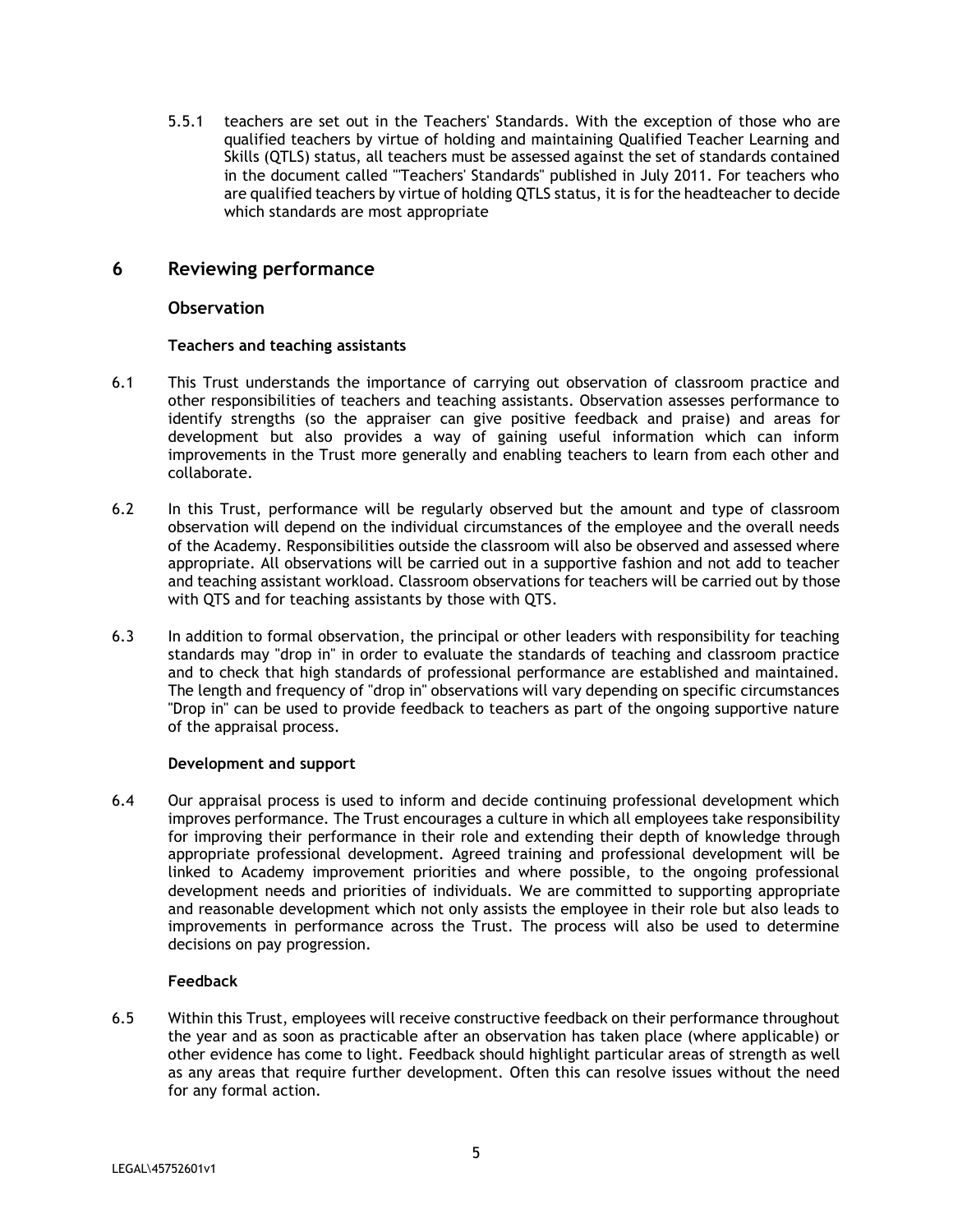- 6.6 Feedback will also be sought from relevant employees within the Trust for example, a teacher may be asked to provide feedback on a teaching assistant who works with them.
- 6.7 Where there are concerns about any aspects of an employee's performance the appraiser will meet the appraisee to:
	- 6.7.1 give clear feedback about the nature and seriousness of the concerns;
	- 6.7.2 give the appraisee the opportunity to comment and discuss the concerns;
	- 6.7.3 find out if there are any issues (both in or outside of work) that are affecting their performance that the appraiser can assist with or provide support;
	- 6.7.4 set clear objectives for the required improvements and how these can be achieved;
	- 6.7.5 agree any support (for example coaching, mentoring, training, structured observations, observing others in a similar role etc), that will be provided to help address those specific concerns;
	- 6.7.6 make clear how, and by when, the appraiser will review progress either by setting new and clear objectives for required development which will be assessed during the review period or by revising current objectives, allowing sufficient time for improvement; the amount of time for this should reflect the seriousness of the concerns. This will be an informal review period and will be confirmed in an Action Plan;
	- 6.7.7 explain the implications and process if no or insufficient improvement is made during the informal review period for example, impact on pay progression and potential move to formal capability.
- 6.8 This meeting can happen at any time during the appraisal period. It is designed to be a supportive meeting to address issues early to avoid the matter escalating, giving the employee the opportunity to improve. At the meeting, the appraiser will present evidence collected that indicates that the employee's performance is not up to the required standard. There is no right to be accompanied to this meeting. Although this is part of an informal process, a note of the meeting will be made and a copy given to the employee so that they are clear about the support they will be given, what improvements need to be made and the timescales.
- 6.9 An informal review period will follow this meeting; the length will be determined by the appraiser based on the individual circumstances of the situation but it should not be unduly long. During the informal review period, regular meetings should take place to ensure progress is being made.
- 6.10 At the end of this informal review period when progress is reviewed, if the appraiser is satisfied that the employee has made, or is making sufficient improvement, the appraisal process will continue as normal, with any remaining issues continuing to be addressed through that process. If performance is improving and the appraiser feels that further time is required to monitor improving performance, the appraiser can decide to extend the informal review period but it should not be unduly long. If no or insufficient improvement is being made, then the process set out below (section 10) should be followed. It will be for the appraiser to decide which procedure will be followed.

#### **Impact of Covid-19** (special arrangements for 2021/22)

6.11 Due to the impact of Covid-19 during the academic year of 2020-2021, we will use our discretion and take pragmatic steps in relation to how we will operate our appraisal arrangements for this cycle. We will make sure that employees are not penalised during the appraisal process or in respect of any subsequent pay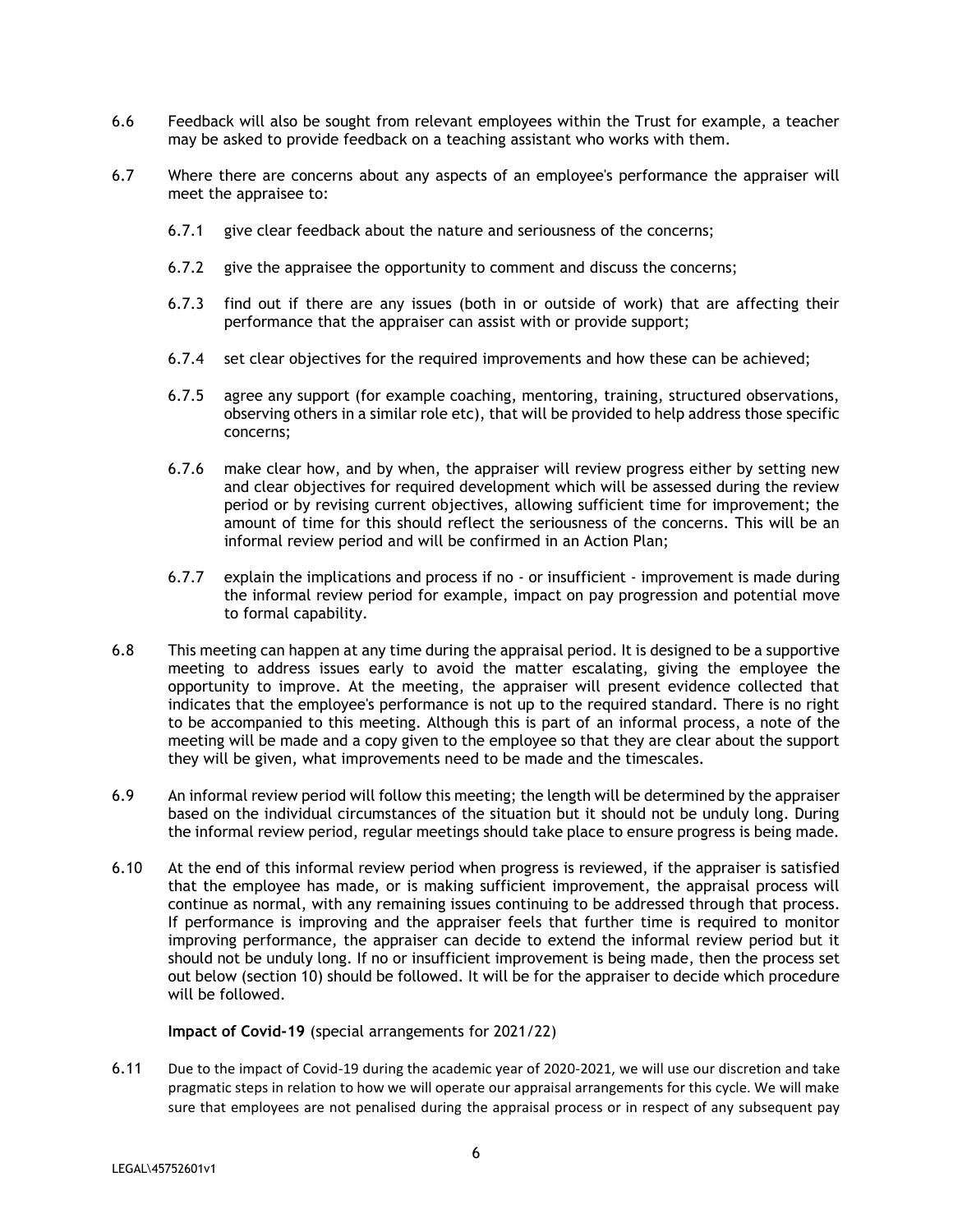progression decisions as a result of the impact of the pandemic including the decision to restrict pupil attendance at schools, such as where this has had an impact on the ability of the employee to meet fully their objectives. Employees will not be expected to create new evidence to demonstrate progression against objectives as the relevant evidence should already be available. Our priority is to ensure the process is managed in a way that avoids increased workload for all parties concerned.

# <span id="page-6-0"></span>**7 Evidence**

7.1 Evidence supports the appraisal process. The range and level of evidence collected for appraisal and pay determination purposes will always be proportionate and minimise workload.

#### **Teachers**

- 7.2 In addition, a range of evidence should be available to the appraiser on a teacher's performance as part of the school's quality assurance processes. Evidence may include but is not limited to:
	- 7.2.1 lesson observations (including "drop ins")
	- 7.2.2 work scrutiny
	- 7.2.3 questionnaires (pupil or parent where obtained)
	- 7.2.4 planning scrutiny
	- 7.2.5 learning walks
	- 7.2.6 pupil feedback (where obtained)
	- 7.2.7 tracking data of pupil's progress
	- 7.2.8 progress of individuals/groups
	- 7.2.9 evidence of meeting Standards
	- 7.2.10 Assessment of TLR

## <span id="page-6-1"></span>**8 Annual assessment**

- 8.1 Performance and development priorities will be reviewed and addressed throughout the process and an interim appraisal meeting may take place at the mid-point of the cycle (April) to review performance and progress towards objectives. Any concerns will be noted and an appropriate support plan will be put in place for the remainder of the cycle. The support plan will set out what improvement is required and what support will be provided.
- 8.2 Each employee's performance will be formally assessed in respect of each appraisal period. In assessing the performance of the CEO the board must consult the external adviser. An annual assessment is the end point to the annual appraisal cycle and will formally assess each employee's performance in respect of that cycle. The employee will receive a written appraisal report as soon as practicable afterwards and have the opportunity to comment on it in writing. The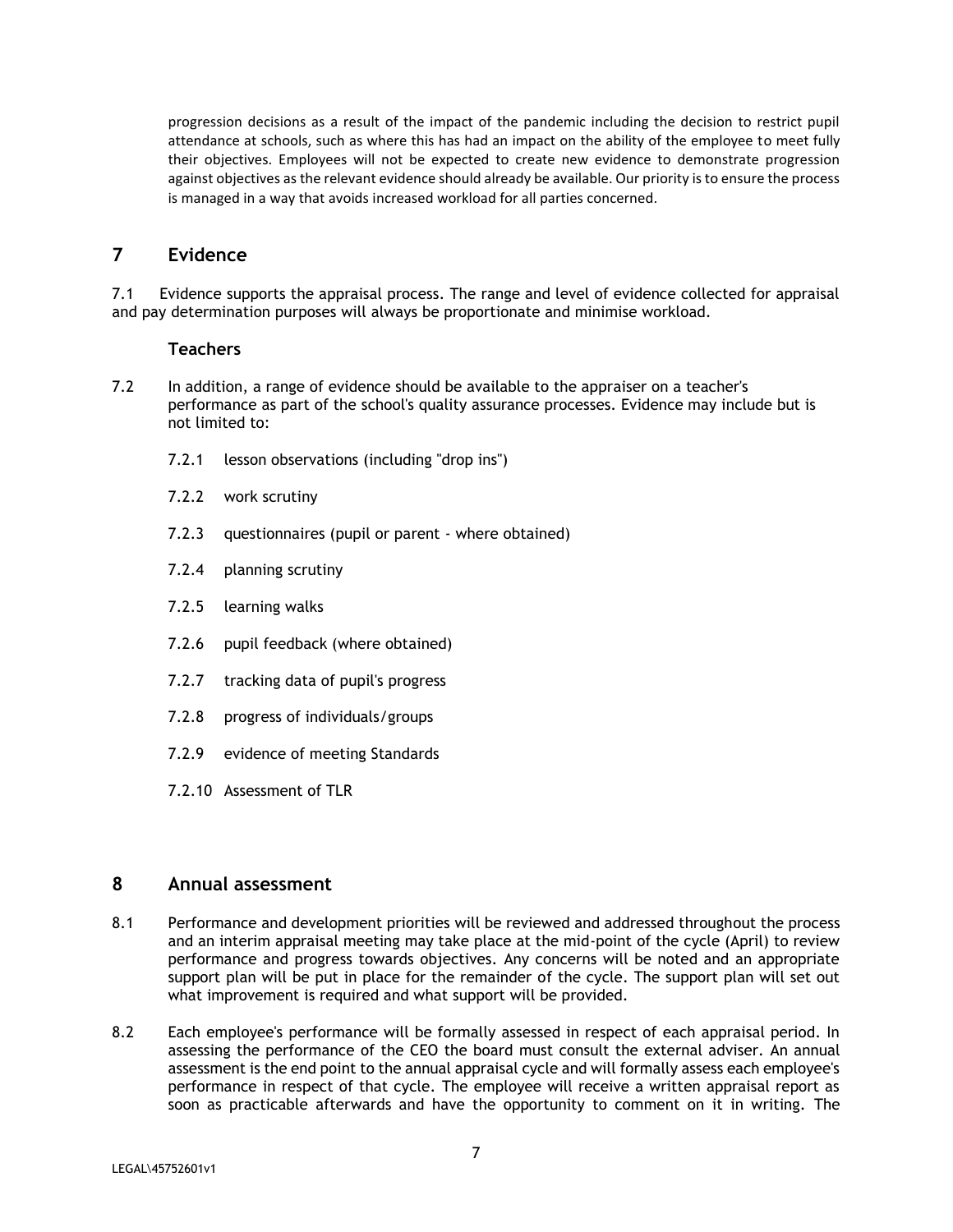appraisal report will be a summary of the performance during the year and set out what the employee's development needs are for the next year. In particular the report will include:

- 8.2.1 details of the objectives for the appraisal period in question;
- 8.2.2 an assessment of performance against their objectives AND any relevant standards:
- 8.2.3 a summary of observation findings if applicable;
- 8.2.4 an assessment of professional development needs and identification of any action that should be taken to address them;
- 8.2.5 a recommendation on pay if relevant. This will be in accordance with criteria set out in the Pay Policy, which will include reference to sources of evidence that may be used in assessment of pay progression.
- 8.3 The assessment of performance and of professional development needs from each individual appraisal will inform the planning process for the following appraisal period for the whole Trust.

# <span id="page-7-0"></span>**9 Monitoring & Evaluation**

#### **All employees**

9.1 During the appraisal period, each employee has a responsibility for gathering evidence of their progress throughout the year in order for them to identify any particular strengths or areas for further development at the interim and annual review meetings. The appraiser will then record the discussion on this evidence and make an assessment in the appraisal report.

# <span id="page-7-1"></span>**10 Transition to Capability**

Performance management is an ongoing process. If an employee demonstrates underperformance and has not responded to support provided within the appraisal process, the employee will be notified in writing that the appraisal system will no longer apply and that their performance will be managed under the capability procedure, and will be invited to a formal capability meeting.

# <span id="page-7-2"></span>**11 General Principles Underlying This policy**

## **Confidentiality**

11.1 The appraisal process will be treated confidentially. However, the desire for confidentiality does not override the need for the CEO & principal and Trust board to quality-assure the operation and effectiveness of the appraisal system. In this Trust the principal, in conjunction with the senior leadership team, is responsible for reviewing objectives and written appraisal records, in order to check consistency of approach and expectation between different appraisers.

## **Consistency of Treatment and Fairness**

11.2 The Three Saints Academy Trust and the Trust board are committed to ensuring consistency of treatment and fairness. It will abide by all relevant equality legislation, including the duty to make reasonable adjustments for disabled employees. The Governing Body is aware of the guidance on the Equality Act 2010 issued by the Department for Education.